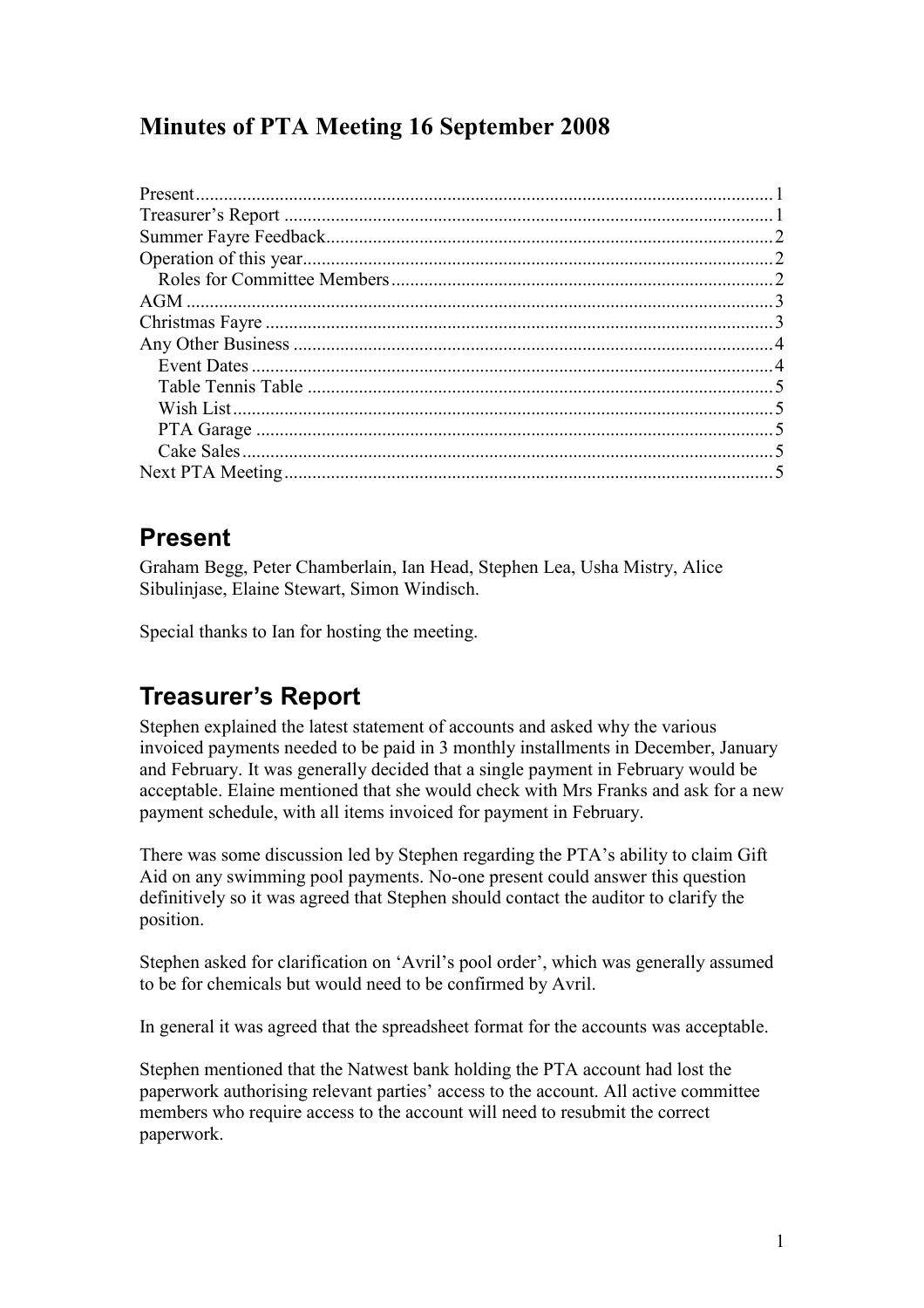## Summer Fayre Feedback

Stephen felt that the event was a little 'scrambled' and that better signage would have been useful. Elaine thought the music was a successful item and kept visitors on site longer than otherwise would have been expected, providing a focal point; this was generally agreed. Elaine mentioned that refreshment items could have been priced beforehand, and that prices were perhaps too low to account for the work involved. Graham suggested that a general price list might be produced before the next event that could be updated and re-used each time to save any potential confusion in future. Graham mentioned that the bottle tombola was set up chaotically and that in future, it might be a good idea to have instructions distributed before similar events showing how stalls should be set up and laid out. Stephen mentioned that Jenny Miller had reported lower than expected takings from the Scouts BBQ, probably due to the timing of the event not covering any normal meal time.

In general, the consensus was that it had been a good event but lessons learned about event timing and organization could be applied to subsequent events.

## Operation of this year

Ian suggested that individual events could be run by 'event leaders' not necessarily member of the PTA. Usha concurred by saying that she thought people would be willing to help the PTA but not necessarily wish to commit to a formal role. Ian suggested that special committees could be formed for individual events, reporting back to a PTA steering group. Simon replied by saying that if committees get too big, there is a danger that people end up disinterested. Ian head suggested that we try the concept of arranging events led by special committees and ask for additional help organizing specific events via the PTA newsletter and at the AGM. This was generally agreed.

### Roles for Committee Members

There was general consensus on the following definitions: Chair: Ian Head Vice chair: Simon Windisch Secretary: Graham Begg Treasurer: Stephen Lea Swimming Pool: Sue Beasley (shadow also required) Disco events: Justine Bark Cake sales: Usha Mistry (shadow also required) Newsletters: Simon Windisch Publicity: Year 6 Leaders for individual events may also be adopted per the discussion above.

Elaine mentioned that she would approach the school council and try to arrange for a PTA liaison; students to provide publicity material such as posters etc as long as they get the required details in time.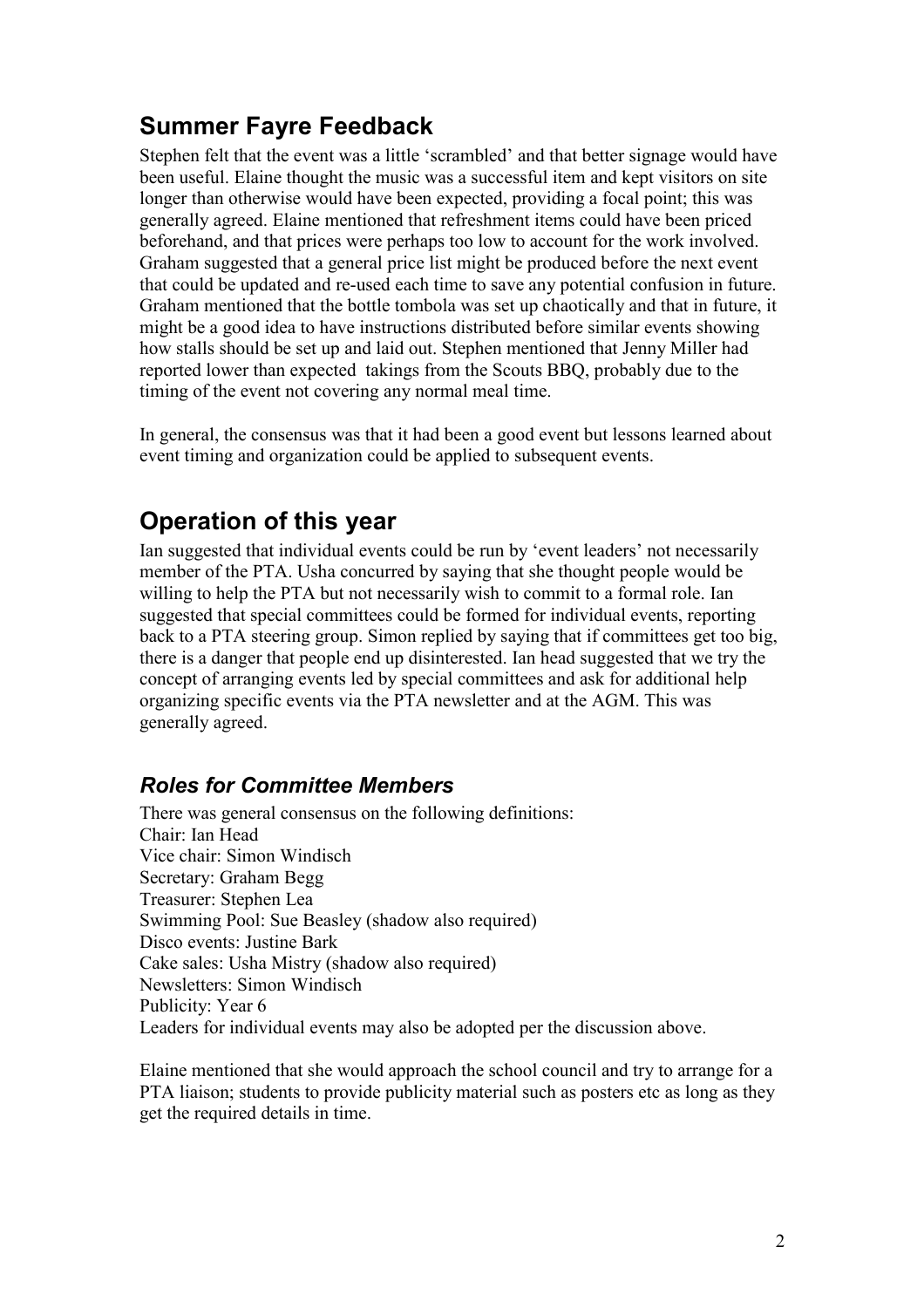Simon gave details of 5 people willing to help serve on the PTA. Ian and Simon agreed to contact these people to discuss options, perhaps giving out shadow and event organizer roles.

Graham suggested the prospect of parents 'opting in' to an e-mail version of the PTA newsletter by subscription via the PTA web site. Simon stated this was easily done and would communicate via next newsletter. It was agreed that the e-mail information would only be used for the purpose of sending out the PTA newsletter. Usha mentioned that the existing system should remain in place but in future, if enough people have subscribed to the e-mail version, the hard-copy system could be scaled back, perhaps by posting the newsletter in classroom windows with copies available in reception.

# AGM

Ideas for the next AGM were suggested by Ian and Usha. It was agreed that there would not be a BBQ. Simon suggested the event should not just be called the AGM and instead convey a family-friendly message. It was agreed that the next AGM will be a Family Evening on October  $3<sup>rd</sup>$ ,  $6 - 7$ pm with video entertainment and popcorn for children while the AGM takes place in the main hall; snacks and drinks will be provided at no charge.

## Christmas Fayre

Details were agreed as follows: 6 th December 11:30 – 2pm Ian mentioned that Sue Beasley has organised/will help organize the Santa presents and other event issues.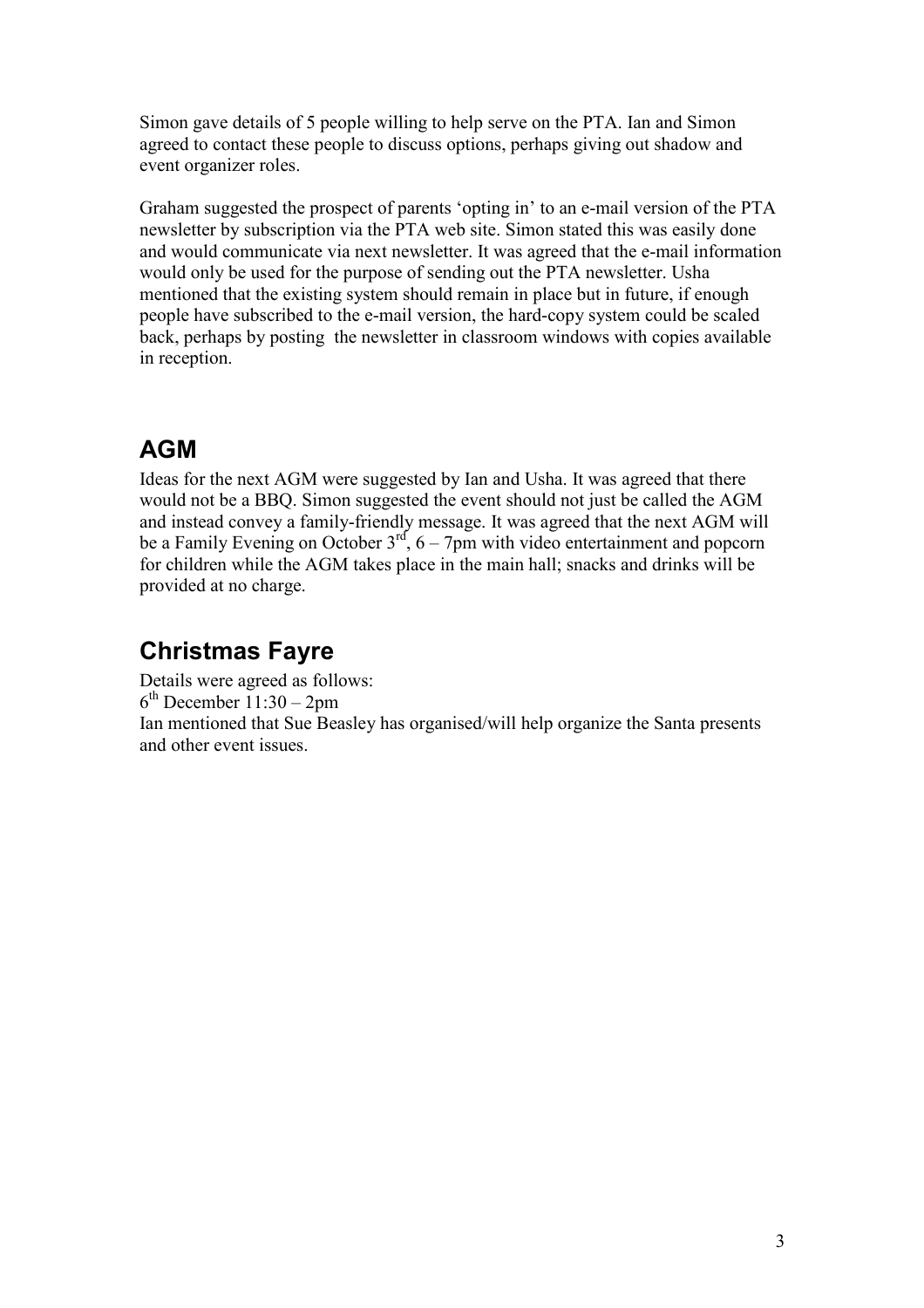## Any Other Business

#### Event Dates

The details for the events below were agreed as follows:

#### Harvest Market

October  $14<sup>th</sup>$  2008, 3.15pm Elaine mentioned that this event might involve new 'shadow' PTA members, perhaps to help price up items.

#### Quiz Night

17<sup>th</sup> October, 6.30 for 7pm until 9pm. Maximum 20 teams of 6 people (inc children) per team. £12 entry per team, to be nominated in advance. Small tables to be used to allow for greater seating capacity. PTA to pay for raffle prizes, Ian mentioned donations could be requested via the newsletter. Simon said he would do the raffle.

#### Bingo Night

13th March 2009, 6.30 for 7pm

#### School Discos

All with infants at  $6 - 7$ pm, junior  $7.15 - 8.30$ pm 23 October 2008 12 February 2009 15 May 2009

#### Summer Fayre 2009

July  $4^{th}$  2009, 12 – 2.30pm

Usha mentioned that she needs to fit cake sales around these events, a note to teachers is needed.